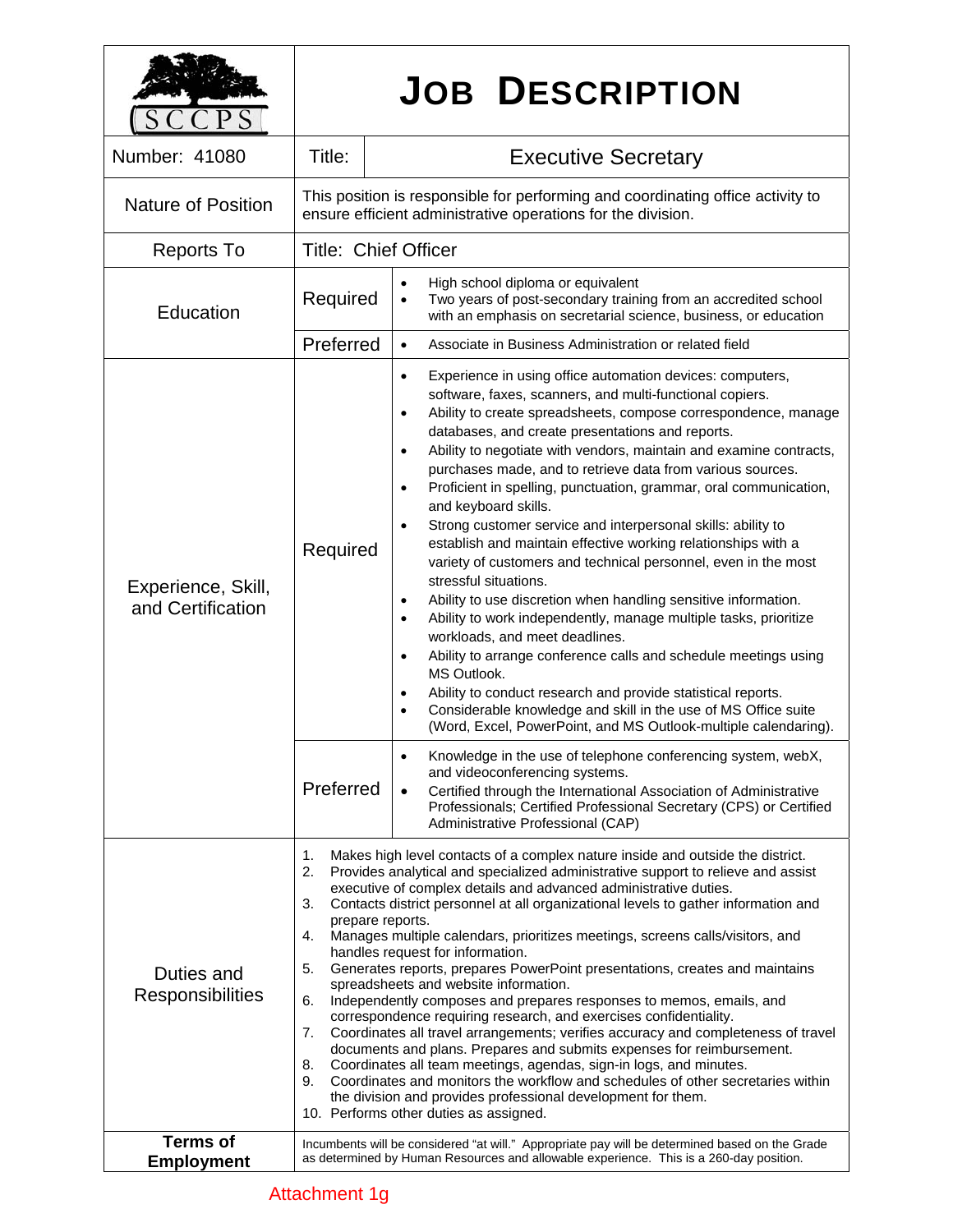|                  | <b>JOB DESCRIPTION</b> |                            |  |  |
|------------------|------------------------|----------------------------|--|--|
| Number: 41080    | Title:                 | <b>Executive Secretary</b> |  |  |
| <b>Approvals</b> | Director Level         |                            |  |  |
|                  | Chief Level            |                            |  |  |
|                  | Human Resources        |                            |  |  |
|                  | Superintendent         |                            |  |  |